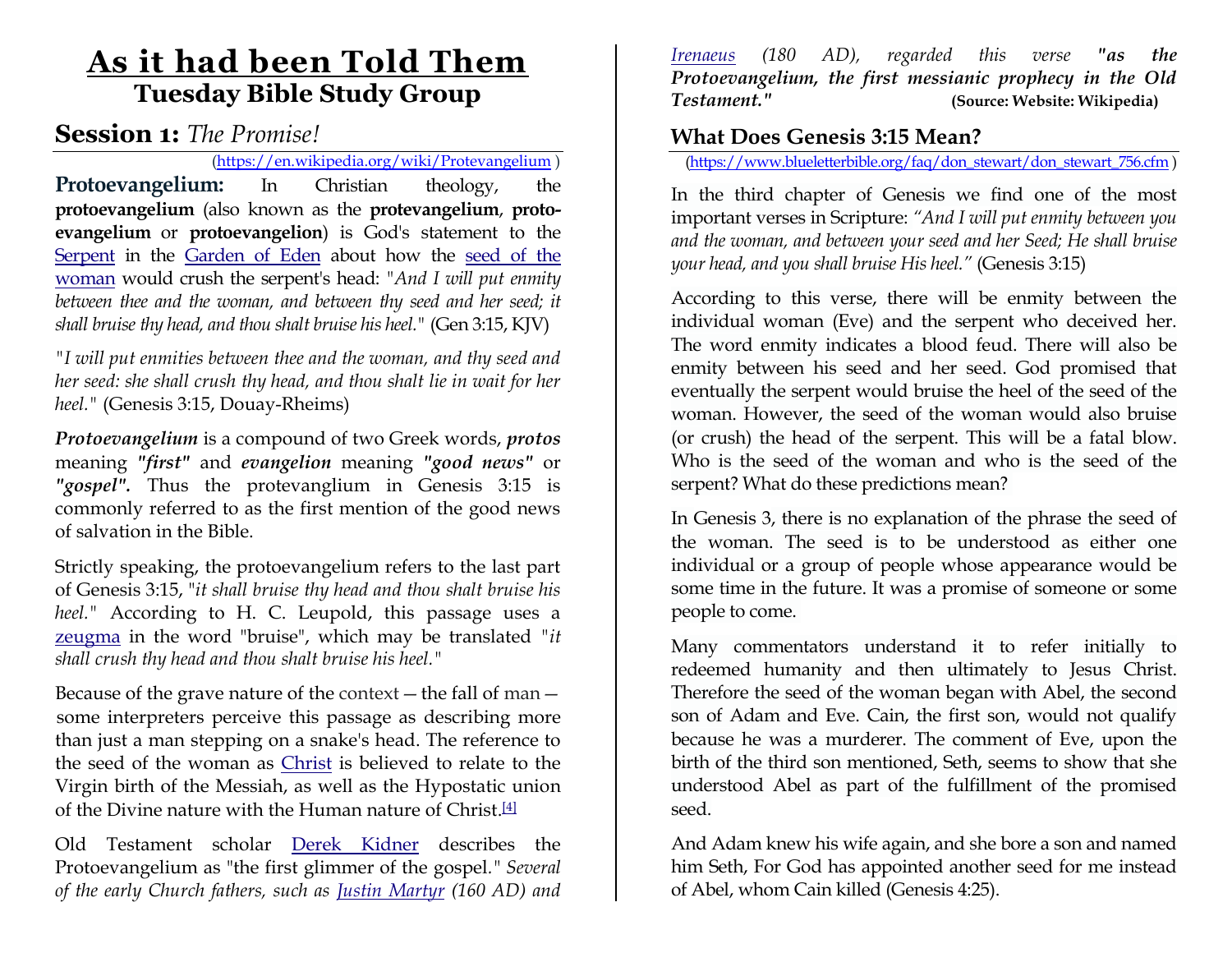The ultimate seed of the woman would be Jesus Himself. Therefore, we have in Genesis 3:15, the first promise of a Redeemer. It is the beginning of a long line of prophecies concerning the coming Messiah. The Promised One would be from the woman's seed an indication of the eventual virgin birth of Christ.

Some Bible students see that seed of the woman as referring to humanity in general. They believe that Cain was the beginning of the fulfillment of this prophecy that was eventually culminated in Christ.

The seed of the serpent would bruise the heel of the seed of the woman. On the cross Satan bruised the heel of Christ, causing His death. Bruising suggests something that was not ultimate or final. Christ died on our behalf being made sin for us [\(2](https://www.blueletterbible.org/kjv/2corinthians/5/21/s_1083021)  [Corinthians 5:21\)](https://www.blueletterbible.org/kjv/2corinthians/5/21/s_1083021). He bore our judgment upon Calvary's cross and, in doing so, bruised His heel. Though wounded, the damage done to Jesus was not final, for He came back from the dead three days later.

The phrase seed of the serpent also has various explanations. It does not mean the physical descendants of the Devil but rather those who are his spiritual descendants. There is no indication that Satan ever had any physical offspring.

Some feel seed of the serpent speaks of unredeemed humanity beginning with Adam and Eve's first son Cain and continuing on to all those who oppose God. Jesus called the religious leaders of his day the children of the Devil (John 8:44).

There is also the view that the seed of the serpent refers to the creatures who have fallen like Satan. These include demons and fallen angels.

The seed of the woman will crush the serpent's head indicating Satan's ultimate defeat as pronounced by Paul: *"And the God of peace will crush Satan under your feet shortly" [\(Romans 16:20](https://www.blueletterbible.org/kjv/romans/16/20/s_1062020)*).This has three different aspects: At The Cross*(John 12:31); the* Second Coming(Revelation 20:1-4), and in the Lake Of Fire(Revelation 20:7-10).

From an examination of Genesis 3:15 we can make the following conclusions.

**1.**The seed of the woman refers either to humanity in general or more specifically to redeemed humanity beginning with Abel. Most agree it has its ultimate fulfillment in Christ.

**2.**The bruised heel of the seed of the woman refers to the crucifixion of Christ.

**3.**The bruised head of the serpent speaks to the final judgment of Satan.

**(Source: Website "Blue Letter Bible" Author: Dan Stewart)**

### **What does Genesis 3:15 mean that** *"he will crush your head, and you will strike his heel"***?**

[\(https://www.gotquestions.org/crush-head-bruise-heel.html](https://www.gotquestions.org/crush-head-bruise-heel.html) )

In Genesis 3 God metes out various judgments against those who brought sin into His perfect world. Adam, Eve, and the serpent all hear of the consequences of their rebellion. To the serpent God says, in part, *"And I will put enmity between thee and the woman, and between thy seed and her seed; it shall bruise thy head, and thou shalt bruise his heel"* [\(Genesis 3:15, KJV\)](https://biblia.com/bible/kjv1900/Gen%203.15).

Even in this judgment, there is mercy. God's curse on the serpent, in particular, was laced with words of hope. The woman mentioned in [Genesis 3:15](https://biblia.com/bible/esv/Gen%203.15) is Eve. The serpent, addressed directly, is the animal that Satan used to deceive the woman. Some of the curse was directed at the animal (verse 14); at the same time, the curse of God falls upon [Satan](https://www.gotquestions.org/Satan-serpent.html), who had taken the serpent's form or body in Eden (cf. the dragon in [Revelation 12:9\)](https://biblia.com/bible/esv/Rev%2012.9).

As part of the curse, enmity—mutual hatred and ill will will exist between the woman and the serpent. Later, the same enmity will continue between the woman's seed or offspring (mankind in general, since Eve is the "mother of all living," [Genesis 3:20](https://biblia.com/bible/esv/Gen%203.20)) and the serpent's seed. Their offspring will remain enemies throughout all generations. The serpent's (metaphorical) offspring are demonic forces and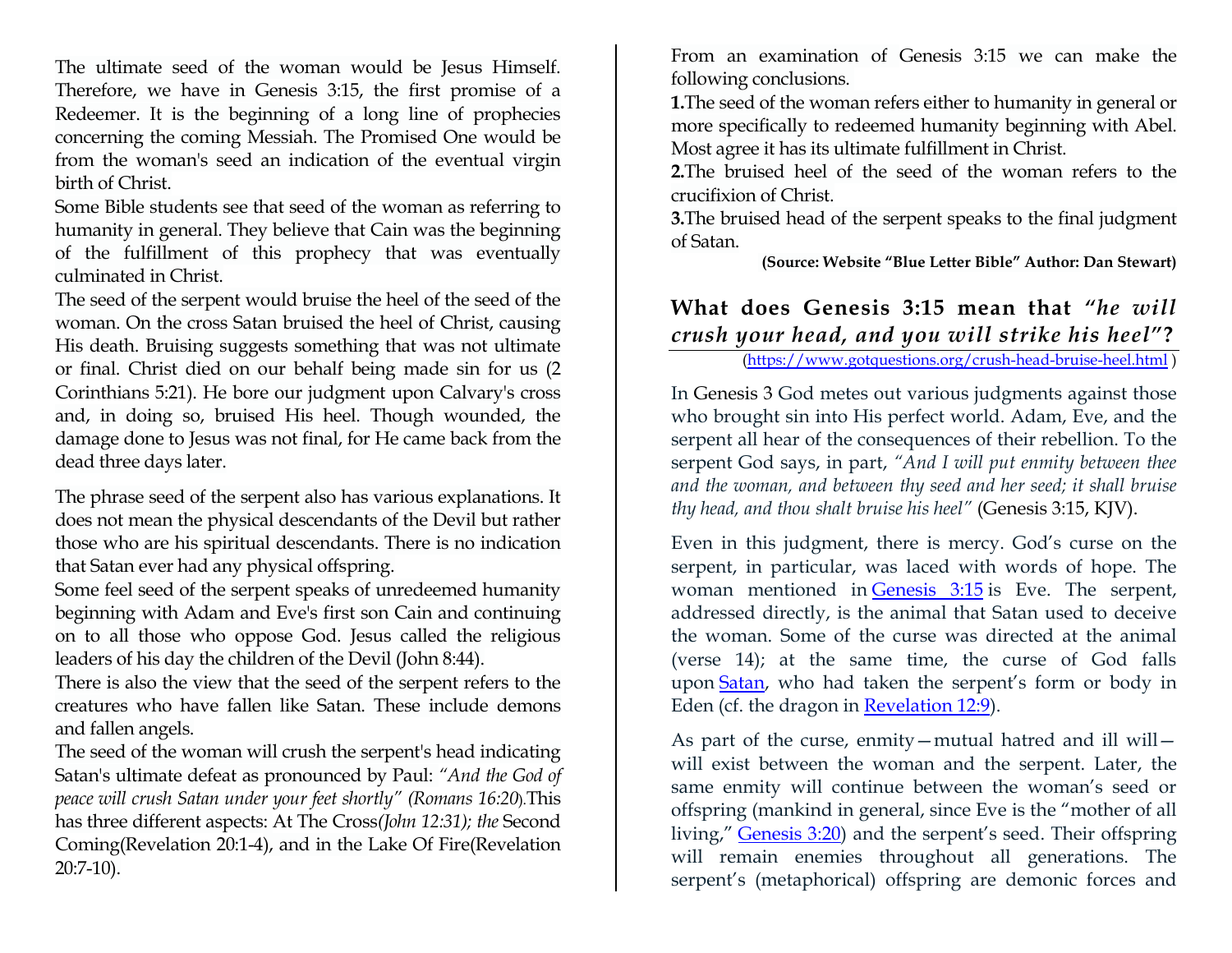also those people who follow the devil and accomplish his will. Jesus called the Pharisees a "brood of vipers" in [Matthew 12:34](https://biblia.com/bible/esv/Matt%2012.34) and said they belonged to their "father, the devil" in [John 8:44.](https://biblia.com/bible/esv/John%208.44) In short, God says that Satan will always be the enemy of mankind. It follows that people who side with Satan will be at perpetual war with God's elect and that we are engaged in a very real battle between good and evil [\(Ephesians 6:12\)](https://biblia.com/bible/esv/Eph%206.12).

[Genesis 3:15](https://biblia.com/bible/esv/Gen%203.15) is a remarkable verse, often called the [protoevangelium](https://www.gotquestions.org/protoevangelium.html) (literally, "first gospel"), because it is the Bible's first prediction of a Savior. The second half of the verse gives two messianic prophecies concerning that Savior: The first messianic prophecy in [Genesis 3:15](https://biblia.com/bible/esv/Gen%203.15) is that "he will crush your head." That is, the seed of the woman will crush the serpent's head. The Amplified Bible makes it clear that "the woman's seed" is more than mankind in general; it is an individual representing all mankind: "And I will put enmity (open hostility) between you and the woman, and between your seed (offspring) and her Seed; He shall [fatally] bruise your head."

The second messianic prophecy in [Genesis 3:15](https://biblia.com/bible/esv/Gen%203.15) is that "you will strike his heel." That is, the serpent will bite the heel of "the woman's seed." The heel-bite is set in contrast to the head-crush, as the Amplified Bible brings out: "*And you shall [only] bruise His heel."*

This passage points to the promise of Jesus' birth, His redemption, and His victory over Satan. The woman's offspring is Jesus. Being [virgin-born,](https://www.gotquestions.org/virgin-birth.html) He is literally the offspring of a woman [\(Matthew 1:25;](https://biblia.com/bible/esv/Matt%201.25) [Galatians 4:4;](https://biblia.com/bible/esv/Gal%204.4) cf. [Isaiah](https://biblia.com/bible/esv/Isa%207.14)  [7:14\)](https://biblia.com/bible/esv/Isa%207.14). Being the [Son of Man,](https://www.gotquestions.org/Jesus-Son-of-Man.html) He is the perfect representative of humankind. The devil's offspring were the evil men and demonic forces who, like a snake, lay in wait for the Savior and struck at Him. Their venomous conspiracy condemned Jesus to be crucified.

But the serpent's strike did not spell the end of the Offspring of the woman. Jesus rose the third day, breaking the power of death and winning the ultimate victory. With the cross, Jesus "crushed" the devil's head, defeating him forever. So, in [Genesis 3:15](https://biblia.com/bible/esv/Gen%203.15), the crushing of the serpent's head was a picture of Jesus' triumph over sin and Satan at the cross (cf. [John 12:31\)](https://biblia.com/bible/esv/John%2012.31). The striking of the Messiah's heel was a picture of the wounding and death of Jesus on the cross. Satan bruised Jesus' "heel," but Jesus showed complete dominance over Satan by bruising his "head."

Satan, although still active in this world, is a defeated foe. His doom is sure: "And the devil . . . was thrown into the lake of burning sulfur" ([Revelation 20:10\)](https://biblia.com/bible/esv/Rev%2020.10). Until that time, there remains enmity between Satan and God's children.

The protoevangelium shows us that God always had the plan of salvation in mind and informed us of His plan as soon as sin entered the world. Satan formulated a plan involving the serpent in Eden, but God was way ahead of him, having already ordained the Serpent-crusher. Jesus Christ perfectly fulfilled God's mission: "The reason the Son of God appeared was to destroy the devil's work" ([1 John](https://biblia.com/bible/esv/1%20John%203.8)  [3:8\)](https://biblia.com/bible/esv/1%20John%203.8).

**(Source: Website: Got Questions: Your Questions. Biblical Answers.)**



*Joshua 1:1 as recorded in the Aleppo Codex*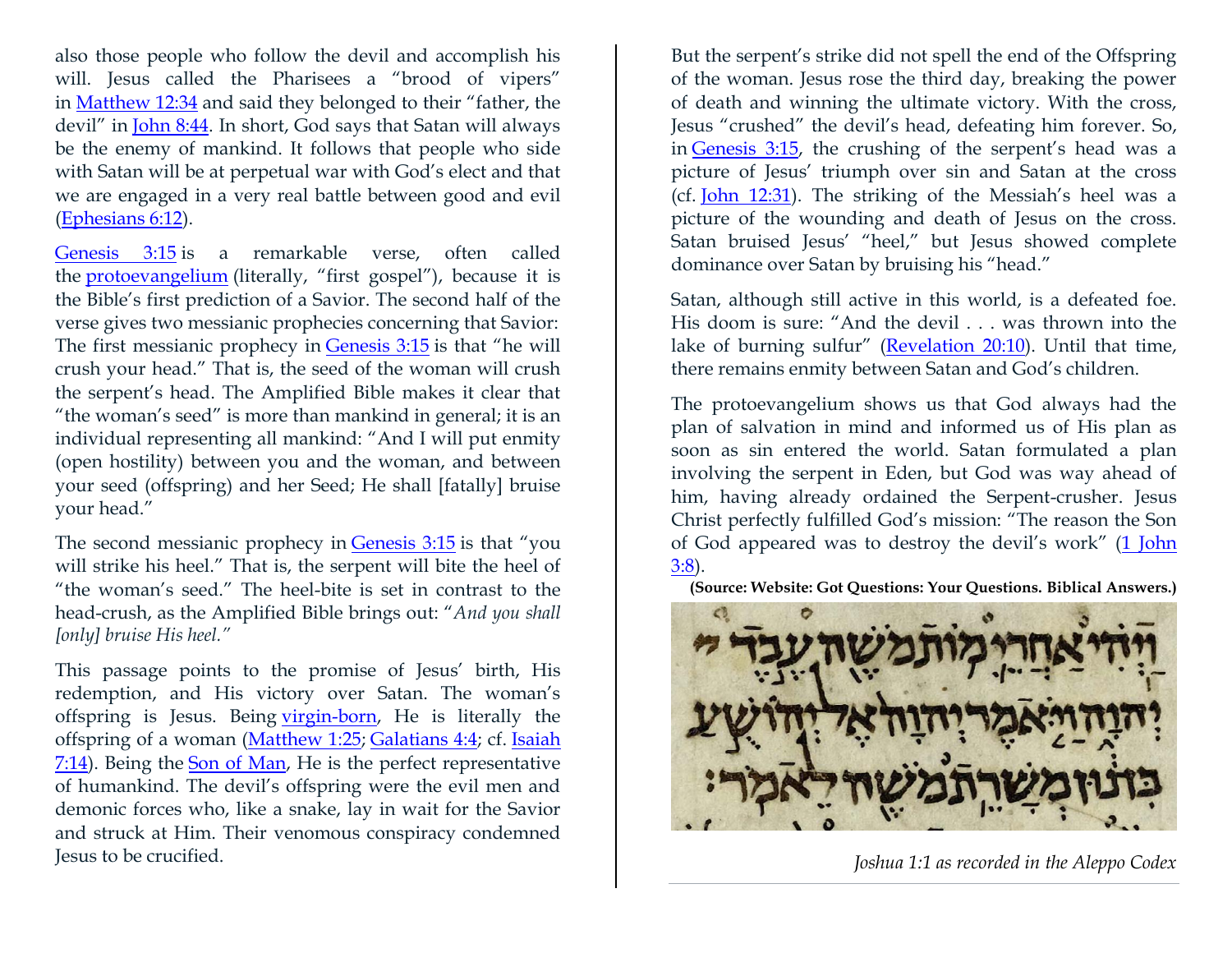## **Book of Genesis**

#### **From Wikipedia, the free encyclopedia**

The **Book of Genesis**<sup>[\[a\]](https://en.wikipedia.org/wiki/Book_of_Genesis#cite_note-1)</sup> is an account of the [creation of the world,](https://en.wikipedia.org/wiki/Genesis_creation_narrative) the early history of humanity, and of Israel's ancestors and the origins of the <u>Jewish people</u>.<sup>[\[1\]](https://en.wikipedia.org/wiki/Book_of_Genesis#cite_note-FOOTNOTESweeney2012657-2)</sup> Its Hebrew name is the same as its [first word,](https://en.wikipedia.org/wiki/Incipit) *Bereshit* [\("In the beginning"\)](https://en.wikipedia.org/wiki/In_the_beginning_(phrase)).

Genesis is the first book of the [Hebrew Bible](https://en.wikipedia.org/wiki/Hebrew_Bible) and the Christian [Old Testament.](https://en.wikipedia.org/wiki/Old_Testament)<sup>[\[2\]](https://en.wikipedia.org/wiki/Book_of_Genesis#cite_note-FOOTNOTEHamilton19901-3)</sup> It is divisible into two parts, the [primeval history](https://en.wikipedia.org/wiki/Primeval_history) (chapters 1–11) and the [ancestral](https://en.wikipedia.org/wiki/Patriarchal_age)  [history](https://en.wikipedia.org/wiki/Patriarchal_age) (chapters 12–50).<sup>[\[3\]](https://en.wikipedia.org/wiki/Book_of_Genesis#cite_note-FOOTNOTEBergant2013xii-4)</sup> The primeval history sets out the author's concepts of the nature of the deity and of humankind's relationship with its maker: God creates a world which is good and fit for mankind, but when man corrupts it with sin God decides to destroy his creation, sparing only the righteous [Noah](https://en.wikipedia.org/wiki/Noah) and his family to re-establish the relationship between man and  $God.4$  The ancestral history (chapters 12-50) tells of the prehistory of [Israel,](https://en.wikipedia.org/wiki/Israelites) God's chosen people.[\[5\]](https://en.wikipedia.org/wiki/Book_of_Genesis#cite_note-FOOTNOTEBandstra200878-6) At God's command, Noah's descendant [Abraham](https://en.wikipedia.org/wiki/Abraham) journeys from his birthplace (described as [Ur of the Chaldeans](https://en.wikipedia.org/wiki/Ur_of_the_Chaldees) and whose identification with [Sumerian Ur](https://en.wikipedia.org/wiki/Ur) is [tentative in modern](https://en.wikipedia.org/wiki/Ur#Identification_with_biblical_Ur)  [scholarship\)](https://en.wikipedia.org/wiki/Ur#Identification_with_biblical_Ur) into the God-given land of [Canaan,](https://en.wikipedia.org/wiki/Canaan) where he dwells as a sojourner, as does his son [Isaac](https://en.wikipedia.org/wiki/Isaac) and his grandson [Jacob.](https://en.wikipedia.org/wiki/Jacob) Jacob's name is changed to "Israel", and through the agency of his son [Joseph,](https://en.wikipedia.org/wiki/Joseph_(son_of_Jacob)) the *[children of Israel](https://en.wikipedia.org/wiki/Children_of_Israel)* descend into Egypt, 70 people in all with their households and God promises them a future of greatness. Genesis ends with Israel in Egypt, ready for the coming of [Moses](https://en.wikipedia.org/wiki/Moses) and [the Exodus.](https://en.wikipedia.org/wiki/The_Exodus) The narrative is punctuated by a series of [covenants](https://en.wikipedia.org/wiki/Covenant_(biblical)) with God, successively narrowing in scope from all mankind (the [covenant with Noah\)](https://en.wikipedia.org/wiki/Noahic_Covenant) to a special relationship with one people alone (Abraham and his descendants through Isaac and Jacob).

In [Judaism,](https://en.wikipedia.org/wiki/Judaism) the theological importance of Genesis centres on the covenants linking [God](https://en.wikipedia.org/wiki/God_in_Judaism) to his [chosen people](https://en.wikipedia.org/wiki/Jews_as_the_chosen_people) and the people to

the [Promised Land.](https://en.wikipedia.org/wiki/Promised_Land) Christianity has interpreted Genesis as the prefiguration of certain cardinal Christian beliefs, primarily the need for [salvation\(](https://en.wikipedia.org/wiki/Salvation_in_Christianity)the hope or [assurance](https://en.wikipedia.org/wiki/Assurance_(theology)) of all Christians) and the [redemptive act](https://en.wikipedia.org/wiki/Redeemer_(Christianity)) of [Christ](https://en.wikipedia.org/wiki/Christ) on the Cross as the [fulfilment of](https://en.wikipedia.org/wiki/Supersessionism)  [covenant promises](https://en.wikipedia.org/wiki/Supersessionism) as the [Son of God.](https://en.wikipedia.org/wiki/Son_of_God)

Tradition credits Moses as the author [of Genesis,](https://en.wikipedia.org/wiki/Mosaic_authorship) as well as the books of [Exodus,](https://en.wikipedia.org/wiki/Book_of_Exodus) [Leviticus,](https://en.wikipedia.org/wiki/Book_of_Leviticus) [Numbers](https://en.wikipedia.org/wiki/Book_of_Numbers) and most of [Deuteronomy,](https://en.wikipedia.org/wiki/Book_of_Deuteronomy) but modern scholars, especially from the 19th century onward, see them as being written hundreds of years after Moses is supposed to have lived, in the 6th and 5th centuries BC. Based on scientific interpretation of archaeological, genetic, and linguistic evidence, most scholars consider Genesis to be primarily [mythological](https://en.wikipedia.org/wiki/Mythology) rather than [historical.](https://en.wikipedia.org/wiki/Historicity_of_the_Bible)

#### **Structure**

**Genesis** appears to be structured around the recurring phrase *elleh toledot*, meaning "these are the generations," with the first use of the phrase referring to the "generations of heaven and earth" and the remainder marking individuals—Noah, the "sons of Noah", Shem, etc., down to Jacob. [\[9\]](https://en.wikipedia.org/wiki/Book_of_Genesis#cite_note-10) The *[toledot](https://en.wikipedia.org/wiki/Toledot)* formula, occurring eleven times in the book of Genesis, delineating its sections and shaping its structure, serves as a heading which marks a transition to a new subject.

It is not clear, however, what this meant to the original authors, and most modern commentators divide it into two parts based on the subject matter, a "primeval history" (chapters 1–11) and a "patriarchal history" (chapters 12–50). While the first is far shorter than the second, it sets out the basic themes and provides an interpretive key for understanding the entire book. [\[13\]](https://en.wikipedia.org/wiki/Book_of_Genesis#cite_note-15) The "primeval history" has a symmetrical structure hinging on chapters 6–9, the flood story, with the events before the flood mirrored by the events after; the "ancestral history" is structured around the three patriarchs [Abraham,](https://en.wikipedia.org/wiki/Abraham) [Jacob](https://en.wikipedia.org/wiki/Jacob) and [Joseph.](https://en.wikipedia.org/wiki/Joseph_(Genesis)) (The stories of [Isaac](https://en.wikipedia.org/wiki/Isaac) do not make up a coherent cycle of stories and function as a bridge between the cycles of Abraham and Jacob.)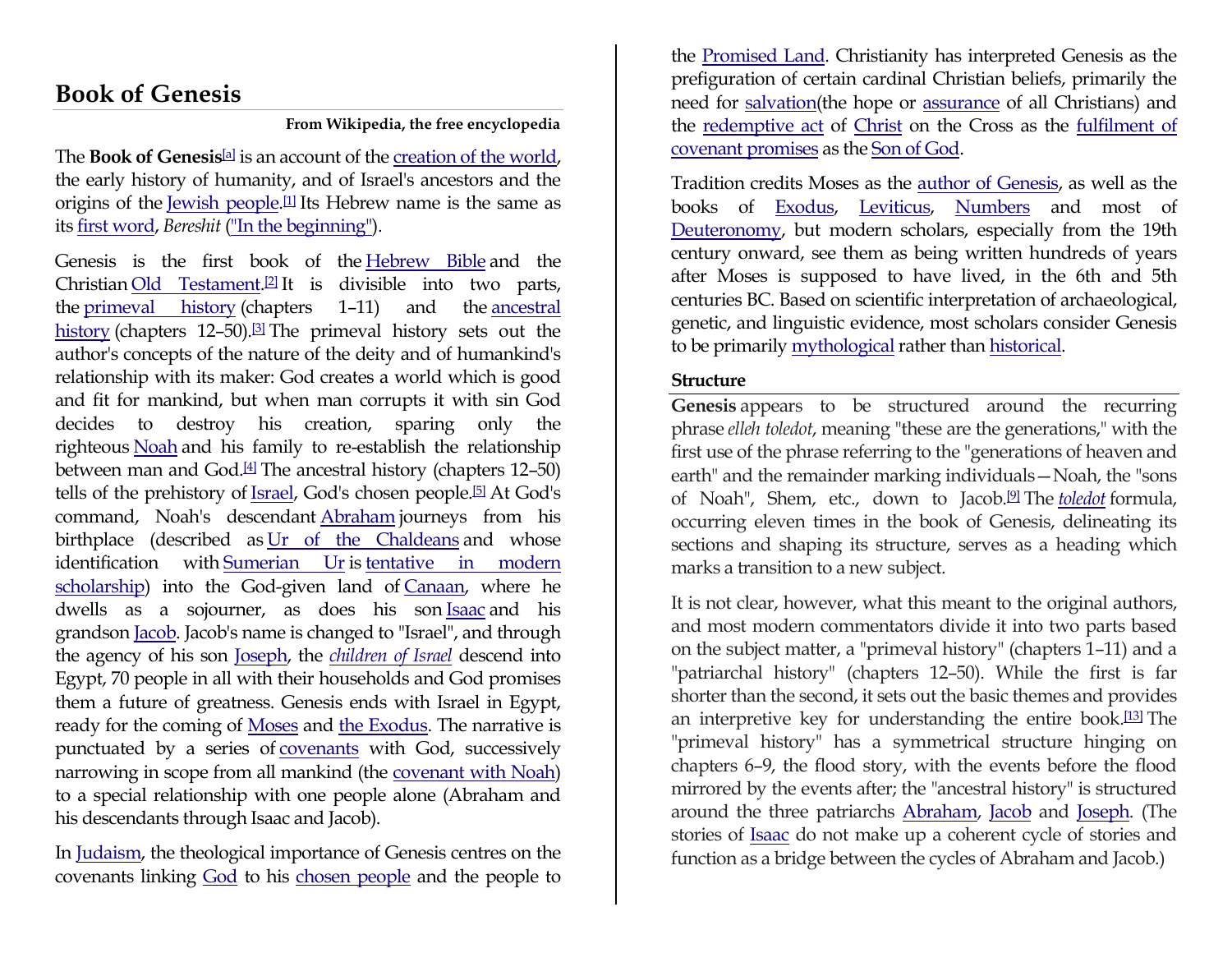#### **Themes**

#### **Promises to the ancestors**

In 1978 [David Clines](https://en.wikipedia.org/wiki/David_Clines) published his influential *The Theme of the Pentateuch* – influential because he was one of the first to take up the question of the theme of the entire five books. Clines' conclusion was that the overall theme is "the partial fulfilment – which implies also the partial nonfulfillment – of the promise to or blessing of the Patriarchs". (By calling the fulfilment "partial" Clines was drawing attention to the fact that at the end of Deuteronomy the people are still outside Canaan.)

The [patriarchs,](https://en.wikipedia.org/wiki/Patriarchs_(Bible)) or ancestors, are Abraham, Isaac and Jacob, with their wives (Joseph is normally excluded). Since the name YHWH had not been revealed to them, they worshipped El in his various manifestations. (It is, however, worth noting that in the Jahwist source, the patriarchs refer to deity by the name YHWH, for example in Genesis 15.) Through the patriarchs, God announces the election of Israel, that is, he chooses Israel to be his special people and commits himself to their future. God tells the patriarchs that he will be faithful to their descendants (i.e. to Israel), and Israel is expected to have faith in God and his promise. ("Faith" in the context of Genesis and the Hebrew Bible means an agreement to the promissory relationship, not a body of a belief.)

The promise itself has three parts: offspring, blessings, and land. The fulfilment of the promise to each patriarch depends on having a male heir, and the story is constantly complicated by the fact that each prospective mother – [Sarah,](https://en.wikipedia.org/wiki/Sarah) [Rebekah](https://en.wikipedia.org/wiki/Rebekah) and [Rachel](https://en.wikipedia.org/wiki/Rachel) – is barren. The ancestors, however, retain their faith in God and God in each case gives a son – in Jacob's case, twelve sons, the foundation of the chosen [Israelites.](https://en.wikipedia.org/wiki/Israelites) Each succeeding generation of the three promises attains a more rich fulfilment, until through Joseph "all the world" attains salvation from famine, and by bringing the children of Israel down to Egypt he becomes the means through which the promise can be fulfilled.

#### **God's chosen people**

Scholars generally agree that the theme of divine promise unites the patriarchal cycles, but many would dispute the efficacy of trying to examine Genesis' theology by pursuing a single overarching theme, instead citing as more productive the analysis of the Abraham cycle, the Jacob cycle, and the Joseph cycle, and the [Yahwist](https://en.wikipedia.org/wiki/Yahwist) and [Priestly sources.](https://en.wikipedia.org/wiki/Priestly_source) The problem lies in finding a way to unite the patriarchal theme of the divine promise to the stories of Genesis 1–11 (the [primeval history\)](https://en.wikipedia.org/wiki/Primeval_history) with their theme of God's forgiveness in the face of man's evil nature. One solution is to see the patriarchal stories as resulting from God's decision not to remain alienated from mankind: God creates the world and mankind, mankind rebels, and God "elects" (chooses) Abraham.<sup>[\[6\]](https://en.wikipedia.org/wiki/Book_of_Genesis#cite_note-Bandstra28-29-7)</sup>

To this basic plot (which comes from the [Yahwist\)](https://en.wikipedia.org/wiki/Yahwist) the [Priestly](https://en.wikipedia.org/wiki/Priestly_source)  [source](https://en.wikipedia.org/wiki/Priestly_source) has added a series of [covenants](https://en.wikipedia.org/wiki/Covenant_(biblical)) dividing history into stages, each with its own distinctive "sign". The [first covenant](https://en.wikipedia.org/wiki/Covenant_(biblical)#Noahic_covenant) is between God and all living creatures, and is marked by the sign of the rainbow; the second is with the descendants of Abraham [\(Ishmaelites](https://en.wikipedia.org/wiki/Ishmaelites) and others as well as Israelites), and its sign is [circumcision;](https://en.wikipedia.org/wiki/Brit_milah) and the last, which does not appear until the [Book of Exodus,](https://en.wikipedia.org/wiki/Book_of_Exodus) is with Israel alone, and its sign is [Sabbath.](https://en.wikipedia.org/wiki/Biblical_Sabbath) A great leader mediates each covenant [\(Noah,](https://en.wikipedia.org/wiki/Noah) Abraham, [Moses\)](https://en.wikipedia.org/wiki/Moses), and at each stage God progressively reveals himself by his name [\(Elohim](https://en.wikipedia.org/wiki/Elohim) with Noah, [El Shaddai](https://en.wikipedia.org/wiki/El_Shaddai) with Abraham, <u>[Yahweh](https://en.wikipedia.org/wiki/Yahweh)</u> with Moses).[\[6\]](https://en.wikipedia.org/wiki/Book_of_Genesis#cite_note-Bandstra28-29-7)

**For more on who wrote the Book of Genesis click here:**

<https://zondervanacademic.com/blog/who-wrote-genesis>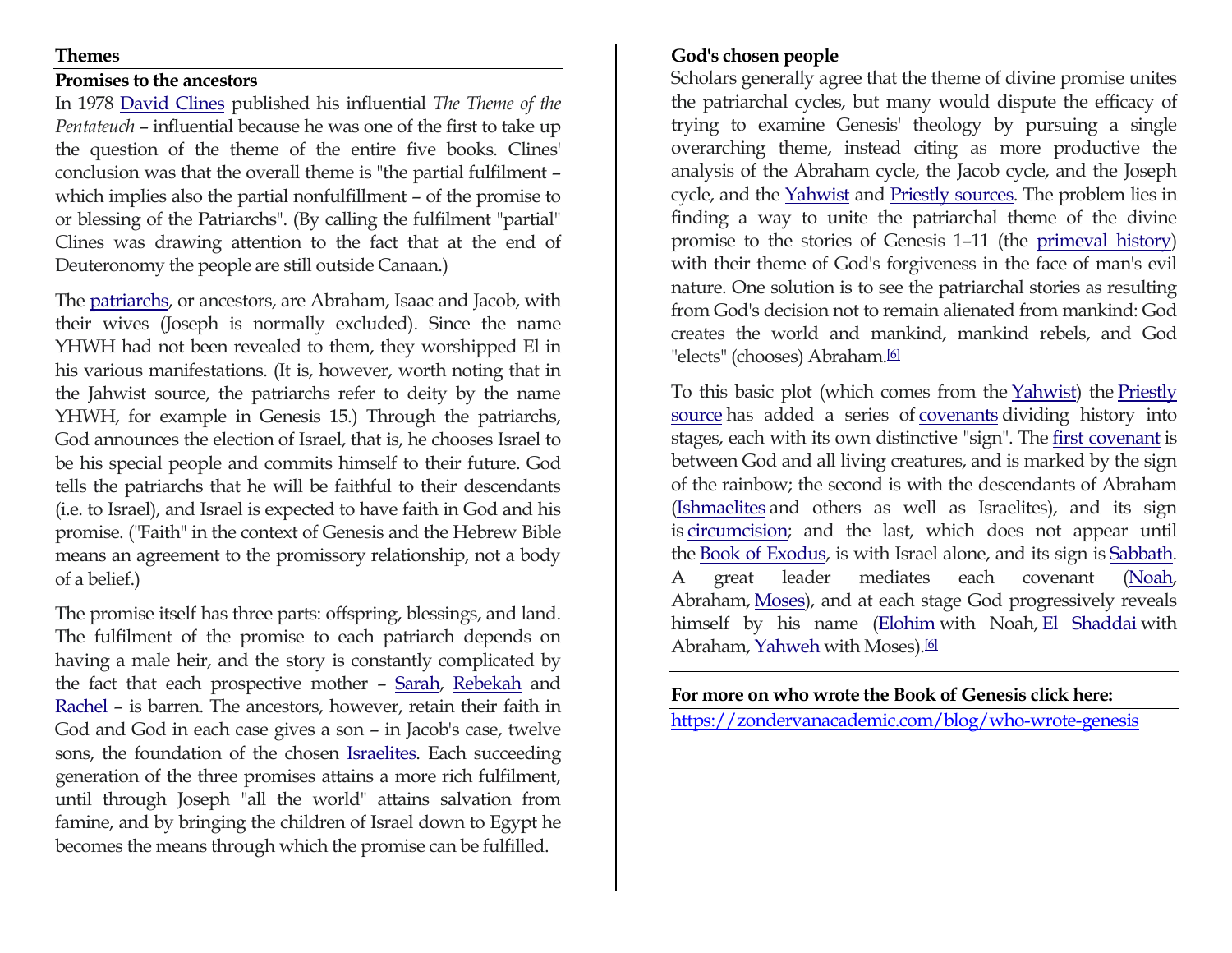## **Deuteronomy 18:18**

[\(https://www.biblestudytools.com/commentaries/gills-exposition-of](https://www.biblestudytools.com/commentaries/gills-exposition-of-the-bible/deuteronomy-18-18.html)[the-bible/deuteronomy-18-18.html](https://www.biblestudytools.com/commentaries/gills-exposition-of-the-bible/deuteronomy-18-18.html) )

#### *I will raise them up a prophet from among their brethren like unto thee*

So that it seems this promise or prophecy was first made at Mount Sinai, but now renewed and repeated, and which is nowhere else recorded; see ( [Deuteronomy 18:15](http://www.biblestudytools.com/deuteronomy/18-15.html) ) when they were not only made easy for the present by appointing Moses to receive from the Lord all further notices of his mind and will, but were assured that when it was his pleasure to make a new revelation, or a further discovery of his mind and will, in future times, he would not do it in that terrible way he had delivered the law to them; but would raise up a person of their own flesh and blood, by whom it should be delivered, which was sufficient to prevent their fears for the future: *"and will put my word in his mouth*;"

The doctrines of the Gospel, which come from God, and are the words of truth, faith, righteousness, peace, pardon, life, and salvation; and which Christ says were not his own, as man and Mediator, but his Father's, which he gave unto him, and put into his mouth, as what he should say, teach, and deliver to others; see ( [John 7:16](http://www.biblestudytools.com/john/7-16.html) ) ( [8:28](http://www.biblestudytools.com/john/8-28.html) ) ( [John 17:6](http://www.biblestudytools.com/john/17-6.html) [John 17:8](http://www.biblestudytools.com/john/17-8.html) )

#### *"and he shall speak unto them all that I shall command him*;" nor did he keep back, but faithfully declared the whole counsel of God; and as he gave him a commandment what he should say, and what he should speak, he was entirely obedient to it; see ( [John 12:49](http://www.biblestudytools.com/john/12-49.html) [John 12:50](http://www.biblestudytools.com/john/12-50.html) ) ( [15:15](http://www.biblestudytools.com/john/15-15.html) ) .

### **What Does Deuteronomy 18:18 Mean? ►**

[\(https://dailyverse.knowing-jesus.com/deuteronomy-18-18](https://dailyverse.knowing-jesus.com/deuteronomy-18-18) )

*"'I will raise up a prophet from among their countrymen like you, and I will put My words in his mouth, and he shall speak to them all that I command him."* Deuteronomy 18:18(NASB)

When God says something through His prophets, we should take heed of what they say. But when God Himself, restates a truth – multiple times, we should take especial note of what the Lord is saying.

Only a few verse earlier, Moses had informed the second generation of Israelites that the LORD your God will raise up for you a prophet like me. He will come from among you. He will be one of your countrymen, and you shall listen to Him.

In this later verses, it is the Lord, Himself who speaks.. and says to Moses I will raise up a prophet from among their countrymen like you. I will put My words in His mouth. My Prophet shall speak to them all the things that I command Him to speak.

We understand that this chosen Prophet, about Whom God was speaking, was the Lord Jesus, for He was the Seed of the woman who was to crush the serpent's head. He was the Seed of Abraham, through Whom all the families of the earth would be blessed.

He was to be God's King Who would come from the tribe of Judah, and He was to be God's Priest, after the order of Melchisedec. Jesus was God's Days-man for whom Job longed, who would come from the nation of Israel. Yes, Jesus was God's chosen Prophet, in this verse, Who would save His people from their sins – and He was God's Sacrificial Lamb, Who was slain from the foundation of the world.

This was to be the greatest Prophet of all prophets, Who would represent man to God and God to mankind. We know Him as Jesus, the one true Mediator.. of a new and better covenant.

This future Prophet would be even greater that Moses.. who was the prophet whom all Old Testament prophets would look up to, for centuries to come, for He would be the ultimate Prophet – the image of the invisible God, the Word made flesh, the only begotten Son of the Most High, Who is in the bosom of theFather.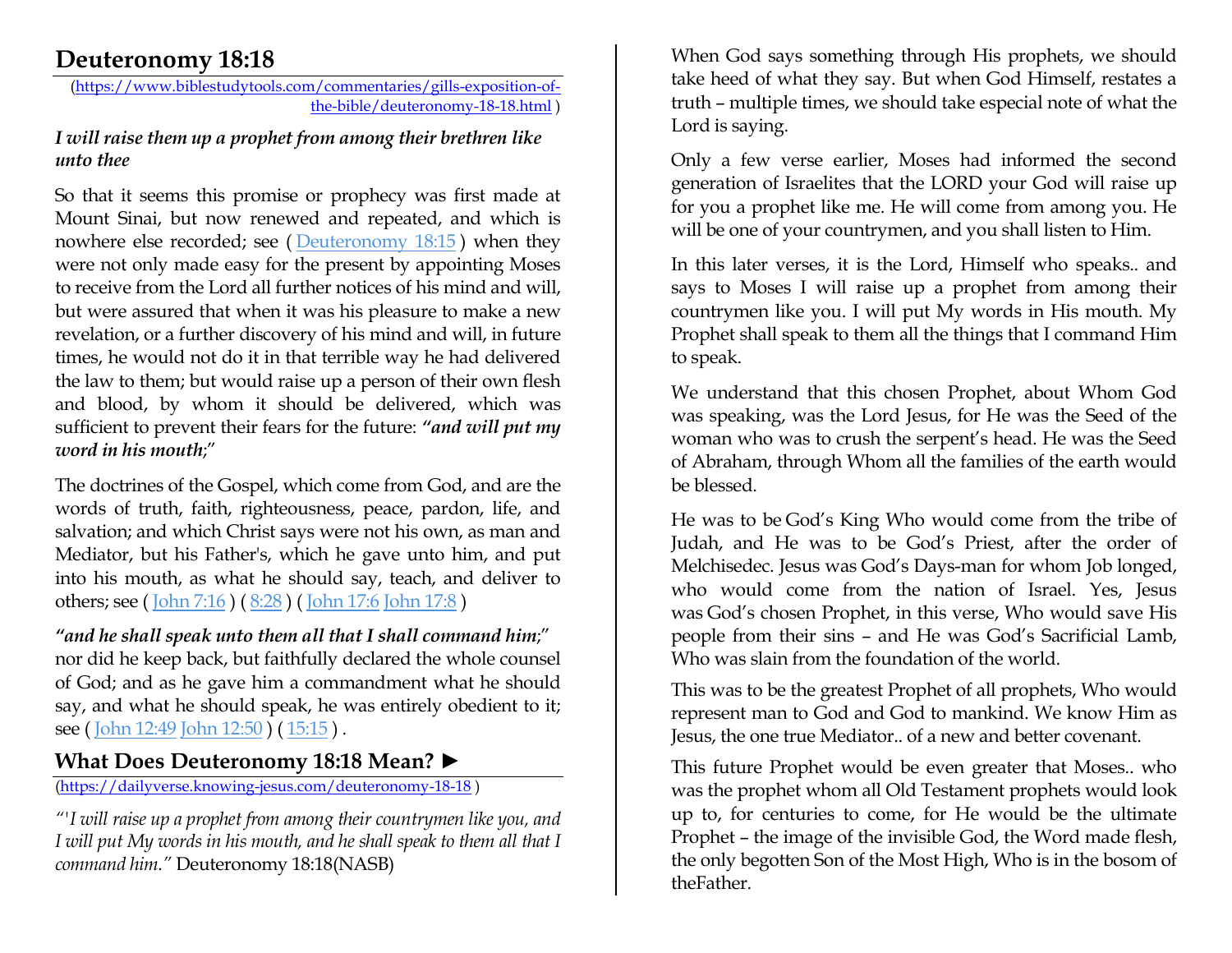### **OTHER BIBLE COMMENTARIES**

[\(https://biblehub.com/commentaries/deuteronomy/18-18.htm](https://biblehub.com/commentaries/deuteronomy/18-18.htm) )

#### **Matthew Henry's Concise Commentary**

18:15-22 It is here promised concerning Christ, that there should come a Prophet, great above all the prophets; by whom God would make known himself and his will to the children of men, more fully and clearly than he had ever done before. He is the Light of the world, Joh 8:12. He is the World by whom God speaks to us, Joh 1:1; Heb 1:2. In his birth he should be one of their nation. In his resurrection he should be raised up at Jerusalem, and from thence his doctrine should go forth to all the world. Thus God, having raised up his Son Christ Jesus, sent him to bless us. He should be like unto Moses, only above him. This prophet is come, even JESUS; and is He that should come, and we are to look for no other. The view of God which he gives, will not terrify or overwhelm, but encourages us. He speaks with fatherly affection and Divine authority united. Whoever refuses to listen to Jesus Christ, shall find it is at his peril; the same that is the Prophet is to be his Judge, Joh 12:48. Woe then to those who refuse to hearken to His voice, to accept His salvation, or yield obedience to His sway! But happy they who trust in Him, and obey Him. He will lead them in the paths of safety and peace, until He brings them to the land of perfect light, purity, and happiness. Here is a caution against false prophets. It highly concerns us to have a right touchstone wherewith to try the word we hear, that we may know what that word is which the Lord has not spoken. Whatever is against the plain sense of the written word, or which gives countenance or encouragement to sin, we may be sure is not that which the Lord has spoken.

### **[Barnes' Notes on the Bible](https://biblehub.com/commentaries/barnes/deuteronomy/18.htm)**

The ancient fathers of the Church and the generality of modern commentators have regarded our Lord as the prophet promised in these verses. It is evident from the New Testament alone that the Messianic was the accredited interpretation among the Jews at the beginning of the Christian era (compare the marginal references, and [John](https://biblehub.com/john/4-25.htm)  [4:25\)](https://biblehub.com/john/4-25.htm); nor can our Lord Himself, when He declares that Moses "wrote of Him" [John 5:45-47,](http://biblehub.com/john/5-45.htm) be supposed to have any other words more directly in view than these, the only words in which Moses, speaking in his own person, gives any prediction of the kind. But the verses seem to have a further, no less evident if subsidiary, reference to a prophetical order which should stand from time to time, as Moses had done, between God and the people; which should make known God's will to the latter; which should by its presence render it unnecessary either that God should address the people directly, as at Sinai [\(Deuteronomy 18:16;](https://biblehub.com/deuteronomy/18-16.htm) compare [Deuteronomy 5:25](https://biblehub.com/deuteronomy/5-25.htm) ff), or that the people themselves in lack of counsel should resort to the superstitions of the pagan.

In fact, in the words before us, Moses gives promise both of a prophetic order, and of the Messiah in particular as its chief; of a line of prophets culminating in one eminent individual. And in proportion as we see in our Lord the characteristics of the prophet most perfectly exhibited, so must we regard the promise of Moses as in Him most completely accomplished.

### **Pulpit Commentary**

Verse 18. - And will put my words in his mouth; will so reveal to him my mind, and so inspire him to utter it, that the words he speaks shall be really my words. The question has been raised whether, by the Prophet like unto Moses, here promised to the people of Israel, is to be understood some eminent individual, or whether this refers to the prophetic διαδοχὴ, or succession, that was to continue under the theocracy. For the latter the context strongly speaks, for: (1) the contrast between what God here forbids the Israelites to do, viz. to resort to diviners and soothsayers, and the provision he would make for them so as to render this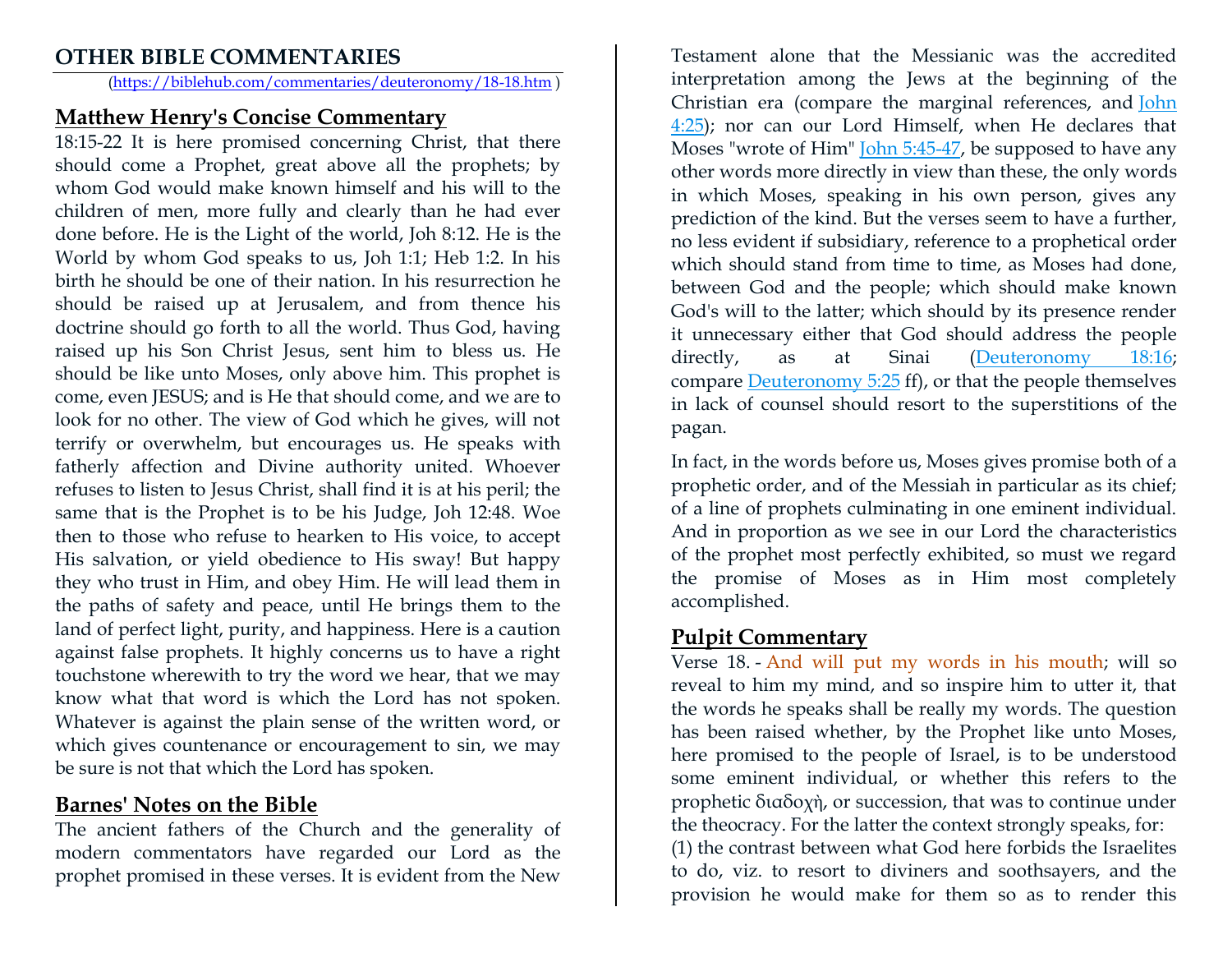needless, point to a succession of prophets rather than to one individual;

(2) the reference in what follows to the discrimination of false prophets from true prophets, shows that a multiplicity and a succession of prophets was in the view of the speaker, not a single individual; and

(3) as a succession of priests, of judges, and of kings was contemplated in this part of the Mosaic legislation, the presumption is that a succession also of prophets was contemplated. At the same time, the use of the singular here is remarkable, for nowhere else is the singular, **nabhi**, employed to designate more than one individual; and this **suggests** that the reference here may be to some individual in whom not only was the succession to culminate as in its crown and eminence, but whose spirit was to pervade the whole succession, - that each member of it should exercise his functions only as that Spirit which was in them did signify [\(1 Peter](https://biblehub.com/1_peter/1-11.htm) 1:11). It is possible also, as Oryon Gerlach has suggested, that "Prophet" here may be used as "**seed" is**in [Genesis 3:15,](https://biblehub.com/genesis/3-15.htm) and that this is a prediction of Christ as the True Prophet, just as the assurance to Eve was a prediction of the Messiah, who, as the Head and Crown of the" godly seed," should end the conflict with the serpent and his seed by a crushing victory. It is to be considered also that, whilst the words "like unto me" do not necessarily imply a resemblance in **all** respects between Moses and the Prophet here promised, and whilst they may be well applied to One superior in many respects to Moses, it would be taking them at much below their real worth were we to understand them of one greatly inferior to Moses, as all the prophets who succeeded him in Israel were until the Chief came [\(Deuteronomy](https://biblehub.com/deuteronomy/34-10.htm) 34:10; [Hebrews 3:1-6\)](https://biblehub.com/hebrews/3-1.htm). Finally, there can be no doubt that the Jews expected that the Messiah would appear as the Prophet by pre-eminence, and that they founded that expectation on the promise here recorded (cf. [John 1:21;](https://biblehub.com/john/1-21.htm) [John 6:14;](https://biblehub.com/john/6-14.htm) [Acts 3:22-26;](https://biblehub.com/acts/3-22.htm) [Acts 7:37\)](https://biblehub.com/acts/7-37.htm). It may be

added that our Lord seems to apply this to himself, when he says to the Jews, "There is one that accuseth you, even Moses, in whom ye trust. For had ye believed Moses, ye would have believed me: for he wrote of me" [\(John 5:45, 46;](https://biblehub.com/john/5-45.htm) cf. also John 11:48-50). How early and how widespread was the expectation that the Messiah would come as a prophet, may be inferred from the existence of this among the Samaritans [\(John 4:25\)](https://biblehub.com/john/4-25.htm). It is to be concluded, then, that this promise has reference ultimately to the Messiah, the Great Revealer of God, between whom and Moses there should be a long succession of prophets, so that there should always be a medium of Divine communication between Jehovah and his people. Deuteronomy 18:18

## **Commentary on Micah 5:2-5a**

[\(https://www.workingpreacher.org/commentaries/revised-common](https://www.workingpreacher.org/commentaries/revised-common-lectionary/fourth-sunday-of-advent-3/commentary-on-micah-52-5a-3)[lectionary/fourth-sunday-of-advent-3/commentary-on-micah-52-5a-3](https://www.workingpreacher.org/commentaries/revised-common-lectionary/fourth-sunday-of-advent-3/commentary-on-micah-52-5a-3) )

The prophet Micah was active during a tumultuous period in Israel's history.

According to the book, Micah prophesied during the reigns of the kings Jotham, Ahaz, and Hezekiah, who reigned during the late eighth and early seventh centuries (759-687 BCE). At this time, Israel and Judah experienced great turmoil as the Assyrians invaded the region. The Assyrians captured Samaria, the capital of the northern kingdom, in 722 BCE. The southern kingdom of Judah also witnessed military threat. During Hezekiah's reign, the Assyrian king Sennacherib carried out a military campaign in 701, attacking several towns in Judah (see 2 Kings 18-19; Micah 1:10-16) before retreating from Jerusalem. As there were threats on the international stage, there were also great changes in the culture. During this era, Judah's economy expanded and shifted from a barter society to a mercantile society in which money was traded for goods. According to the prophet, corruption and hypocrisy were rampant. Jerusalem's "rulers give judgment for a bribe, its priests teach for a price, its